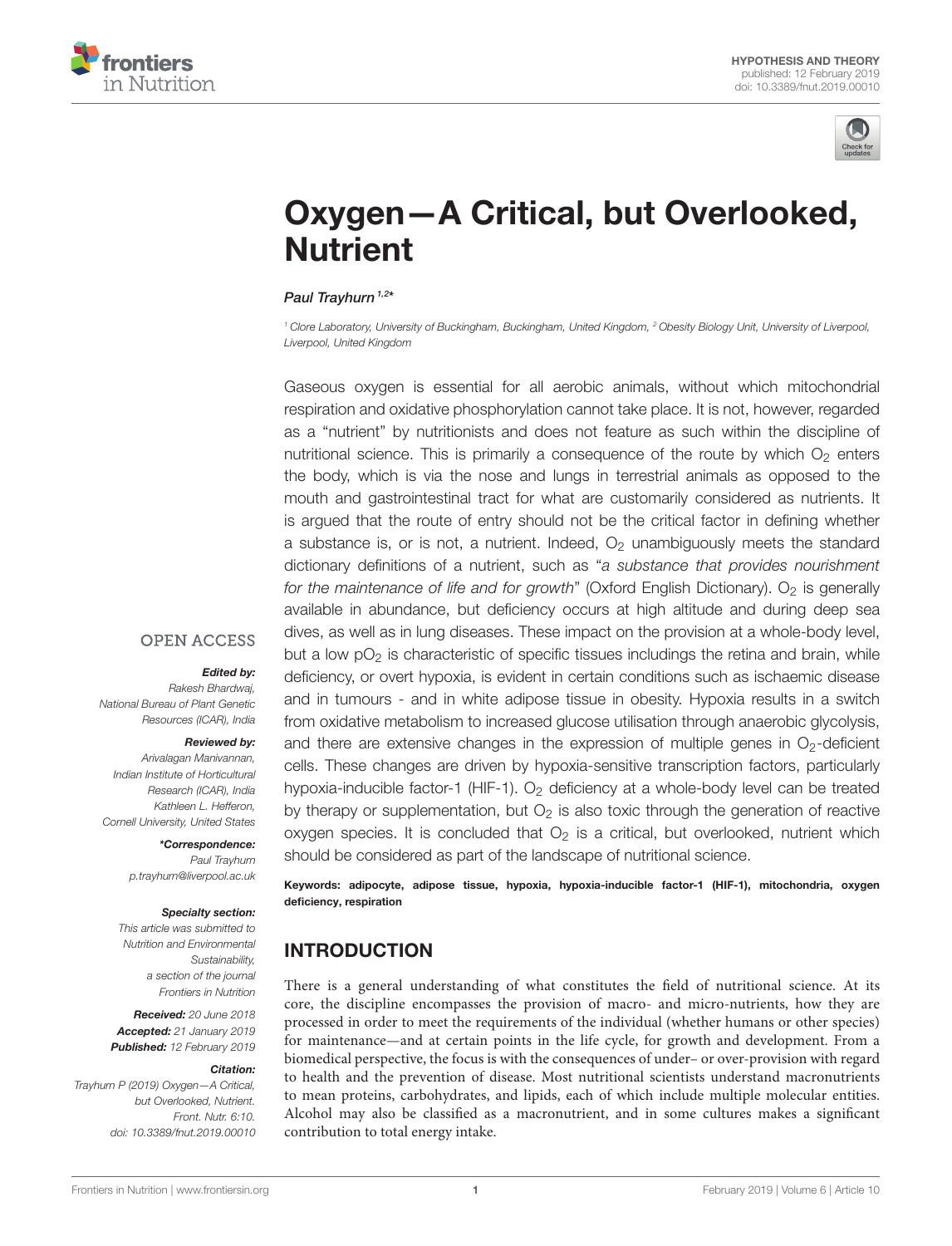There are, however, two major nutrients which are essentially, or entirely, ignored in nutrition, not least in textbooks of the subject, and water is the most obvious example. Water is, of course, contained within most foods and is released during digestion; it is also obtained as a by-product of multiple metabolic processes. There is nonetheless, a distinct requirement for additional water, particularly in hot environments and in situations such as during extreme exertion when the losses are high. Indeed, the provision of (clean) water for direct consumption is a critical determinant of the health and survival of man and other animals. Water is consumed as such both during and between meals, and enters the body in a manner similar to that of other nutrients.

The other forgotten, though quantitatively major nutrient, is diatomic oxygen.  $O_2$  has, however, rarely been considered as a nutrient in the customary sense of the term, certainly in the case of humans and other higher animals; this is despite earlier arguments that it should be so considered, though the proponents were equivocal [\(1\)](#page-6-0). Indeed, its classification as a nutrient would be regarded as controversial by many nutritionists. In the present article, the proposition that  $O_2$  is unambiguously a nutrient [\(1,](#page-6-0) [2\)](#page-6-1) and should be included within the landscape of nutritional science is developed.

#### DEFINITIONS—WHAT IS A NUTRIENT?

Whether  $O_2$ , a gas, is a macro (in the sense of quantity) nutrient and part of the remit of nutrition depends, of course, on the meaning of the word "nutrient". There is a commonplace sense of what constitutes a nutrient—as something that is eaten within food and which is necessary for bodily maintenance and good health. However, dictionaries have, as would be expected, clear definitions of the term. In the Oxford Dictionary of English, 2nd edition (2005)—the Oxford dictionaries being the "bible" of the English language—a nutrient is defined as "a substance that provides nourishment for the maintenance of life and for growth". Its American equivalent, Webster's, is perhaps even more precise in its definition, a nutrient being "any substance or matter that is needed for the life and growth of living things". Other dictionaries offer similar definitions (e.g., Collins English Dictionary: "any substance that nourishes an animal"), although the word "food" is sometimes included by those that are medical in focus.

It is clear from these definitions that  $O_2$ , as well as water, is unambiguously a nutrient. In the case of water, its inclusion would not be considered controversial, given that it is consumed via the mouth and is absorbed from the gastrointestinal tract similar to those substances that are classically regarded as nutrients. The provision of  $O<sub>2</sub>$  is, of course, fundamentally different in that it is obtained from the ambient air as a gas and delivered through the nose and lungs (or gills in the case of aquatic animals). It is this route of entry into the body which is the primary reason why  $O_2$  is not regarded as a nutrient in humans and other higher animals, and is absent from nutritional discourse. Indeed, reference to  $O_2$  in a nutritional context is invariably limited to metabolic rate and energy expenditure with respect to energy balance and RQ (respiratory quotient).

It is argued that the actual route of entry—gastrointestinal tract or lungs/gills—should not be considered a defining characteristic of a substance as a nutrient, but rather the functions and essentiality as delineated in the dictionary definitions above (**[Table 1](#page-2-0)**). With considerable insight, the Polish alchemist Michael Sendivogius wrote as far back as 1604 that "Man was created of the Earth, and lives by virtue of the air; for there is in the air a secret food of life....." (my italics) [\(3\)](#page-6-2). This was, of course, well-before the formal discovery of  $O_2$ , though Sendivogius in effect hypothesised its existence. The discovery of  $O<sub>2</sub>$  as such in the latter half of the 18th century is variously credited to the English chemist Joseph Priestley, the Swedish apothecary Carl Scheele, and the French chemist Antoine Lavoisier, each contributing in different respects.

The word oxygen is derived from the Greek for "acid-former" (oxys—sharp, sour and genes—producer), which referred to the mistaken view that it was necessary for the formation of acids. The name was first coined by Lavoisier (French, oxygène) who showed that combustion was the reaction of  $O_2$  with carbon and other substances.

#### OXYGEN AND THE ORIGINS OF LIFE

It is an axiom that life on Earth as we know it is dependent on the presence of an atmosphere containing  $O_2$ . Gaseous oxygen has been detected elsewhere in the universe, its presence in the atmosphere of distant exoplanets providing a potential biomarker for life [\(4](#page-6-3)[–6\)](#page-6-4). When the Earth first formed 4.54 billion years ago through accretion from the solar nebula, the primordial atmosphere was devoid of  $O<sub>2</sub>$ -there was no free  $O<sub>2</sub>$  [\(7,](#page-6-5) [8\)](#page-6-6). The diatomic oxygen that was present was essentially locked up in rocks and in water, and some 4 billion years ago the atmosphere was thought to have contained  $O_2$  at just one part in a million [\(8,](#page-6-6) [9\)](#page-6-7). The earliest single celled organisms existed under anoxic conditions and were superseded by cyanobacteria, which appeared up to 3 billion years or more ago—and, importantly, generated O<sub>2</sub> through photosynthesis [\(9\)](#page-6-7). Microorganisms, such as those harboured in deep sea hydrothermal vents, are able to survive, indeed flourish, under anoxic conditions through sulphur respiration—anaerobic respiration with sulphur [\(10,](#page-6-8) [11\)](#page-6-9).

Approximately 2.45 billion years ago  $O_2$  began to appear in the atmosphere in significant quantities at what is termed the "Great Oxidation Event" (actually a protracted process) [\(9,](#page-6-7) [12,](#page-7-0) [13\)](#page-7-1). O<sub>2</sub> levels gradually increased, and probably then fell, until around 700 million years ago when a further sharp increase occurred [\(12\)](#page-7-0). The level of  $O_2$  in the atmosphere is believed to have hovered at around the current 21% since ∼600 million years ago [\(9\)](#page-6-7). While  $O_2$  can be toxic in many respects, as discussed in a later section, its rise was critical to the development of multi-cellular organisms and the physiological complexity that this implies. The earliest known fossils of a eukaryote, from which multicellular organisms evolved, date from at least 2 billion years ago [\(14\)](#page-7-2). In eukaryotes and early multi-cellular organisms requiring O2, uptake occurs by direct transfer across the cell membrane in essentially the same manner as other nutrients prior to the development of specialised digestive and respiratory organs.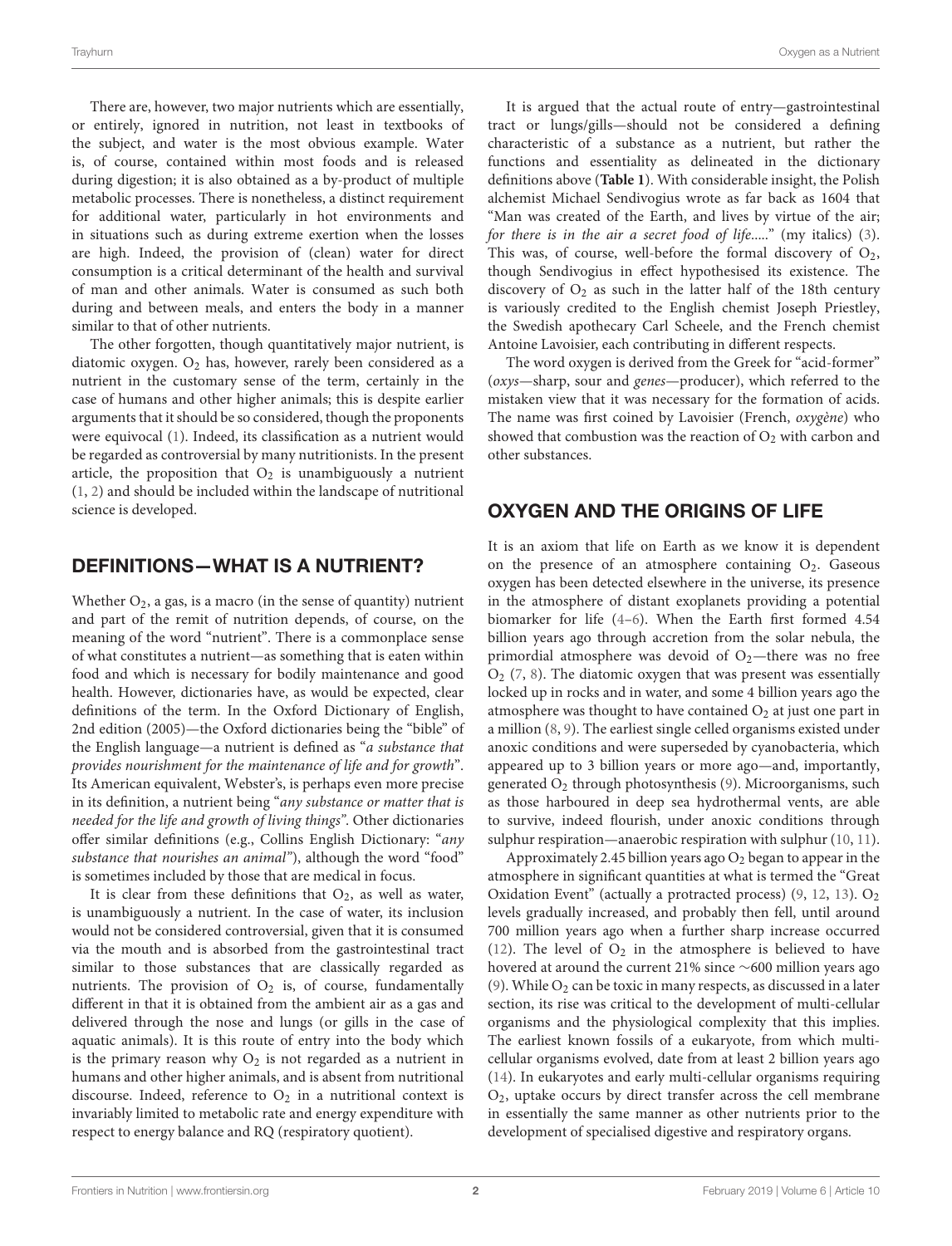|                        | Oxygen                                                                                                                                                                                            | <b>Classical nutrients</b>                                                                                                 |
|------------------------|---------------------------------------------------------------------------------------------------------------------------------------------------------------------------------------------------|----------------------------------------------------------------------------------------------------------------------------|
| Obtained from          | The ambient air (surrounding water in fish)                                                                                                                                                       | Foods in the diet                                                                                                          |
| Route of entry         | Nose and lungs (gills in fish)                                                                                                                                                                    | Mouth and gastrointestinal tract                                                                                           |
| Frequency of provision | Essentially constant                                                                                                                                                                              | Generally periodic                                                                                                         |
| Processing             | No prior processing                                                                                                                                                                               | Requires processing by digestion                                                                                           |
| Transportation         | Transported directly by a specific transporter (haemoglobin)                                                                                                                                      | In some cases transported by specific transporters                                                                         |
| Storage                | Storage is minimal-essentially only in muscle (myoglobin) in some<br>species for local use                                                                                                        | May be stored for future use (e.g., fatty acids as triacyglycerols in<br>adipose tissue, and glucose as glycogen in liver) |
| Deficiency             | Available in abundance-but deficiency at high altitudes, during deep<br>diving, in specific ecological niches and in lung diseases.<br>Major cellular and molecular adaptations to reduced levels | Well-recognised deficiency diseases for most nutrients                                                                     |
| <b>Toxicity</b>        | Some toxicity at normal levels                                                                                                                                                                    | Excess can be toxic for specific nutrients (e.g., vitamin A, selenium)                                                     |
| <b>RDA</b>             | Potentially-to maintain energy balance and to meet requirements for<br>growth, pregnancy and lactation                                                                                            | Yes                                                                                                                        |

<span id="page-2-0"></span>TABLE 1 | Characteristics of oxygen as compared to what are normally regarded as nutrients.

The ready availability of  $O_2$  had a profound effect on the metabolic opportunities for an organism and the consequent systems that developed. The mitochondrion, through respiration and oxidative phosphorylation, is a potent example of a cellular organelle whose evolution resulted in major new metabolic processes. The most widely accepted view on the origin of mitochondria is the endosymbiotic hypothesis which proposes that mitochondria were originally prokaryotic cells [\(14,](#page-7-2) [15\)](#page-7-3). These prokaryotes were able to undertake oxidative processes that early eukaryotic cells could not perform, and they subsequently became endosymbionts living within the eukaryote cell structure.

#### PROVISION AND DELIVERY OF O<sup>2</sup>

Animals are constant metabolisers, whether they are poikilotherms or homeotherms, and this is so even in those species that undergo periods of hibernation, aestivation or torpor (albeit at a reduced rate of metabolism). However, most nutrients are obtained in higher animals on an intermittent basis, such species being periodic feeders—whether in the form of distinct meals or through frequent foraging. Foods, entering through the mouth, are generally complex structures and the nutrients that they contain are not immediately available. Instead, they require release through digestion and are subsequently absorbed from the gastrointestinal tract, a process that may involve specific transporters.

In simple organisms,  $O_2$  is obtained in a manner similar to that of other nutrients—by absorption across the cell membrane—while in complex organisms it is fundamentally different. The evolution of specialised organs has resulted in the development of a respiratory system for the delivery of  $O_2$ , differentiating it sharply from the route by which all other nutrients are provided through the digestive system (**[Table 1](#page-2-0)**). In marked contrast to nutrients obtained via the mouth and gastrointestinal tract, the requirement for  $O_2$  is virtually continuous in higher animals; as is well-recognised, the absence of  $O_2$  results in death within a very few minutes in humans and many other higher species. This reflects both the constant metabolic need for  $O_2$  together with the absence of any significant storage. There is some limited storage, however, in skeletal muscle for local use through binding to the ironcontaining protein myoglobin, but this is primarily a feature of marine animals such as whales, which experience apnoea during diving and where the haem protein is present in relative abundance [\(16\)](#page-7-4).

On entering the lungs,  $O_2$  passes into the alveoli which as highly vascularised sacs enable the rapid movement of the gas by simple diffusion, first across the alveolar epithelium and then the endothelial cells of the alveolar capillaries. Once in the circulation,  $O_2$  binds to haemoglobin in the erythrocytes and is immediately transported to tissues [\(17\)](#page-7-5). Modifications to this route of entry occur through the presence of gills in aquatic species, while in lower animals simpler systems for obtaining  $O<sub>2</sub>$ are evident.

The presence of haemoglobin as a specific carrier for  $O_2$  has some parallels with the transport and delivery of a number of other nutrients. There are selective carriers for the movement of nutrients from the lumina of the gastrointestinal tract such as the Na+-dependent glucose transporter (SGLT1) to transfer glucose [\(18,](#page-7-6) [19\)](#page-7-7), and several amino acid transporters to transfer various amino acids [\(19,](#page-7-7) [20\)](#page-7-8). Once across the gastrointestinal wall, from mucosal to serosal side, nutrients move to their immediate sites of action or to storage organs for subsequent use. Storage occurs particularly in the liver and skeletal muscle for glucose as glycogen, and in white adipose tissue depots for the sequestration of fatty acids as triacylglycerols [\(19\)](#page-7-7). In some cases, carrier proteins are involved in the transport of nutrients to their storage site, such as transferrin for the transport of iron to the bone marrow [\(21\)](#page-7-9). Specific carriers, analogous to haemoglobin, also transport a number of nutrients to the tissues where they are required once released from storage, examples including retinol binding protein for retinol [\(21,](#page-7-9) [22\)](#page-7-10) and plasma lipoproteins in the case of lipids [\(19,](#page-7-7) [23\)](#page-7-11).

### **METABOLIC FUNCTION OF O2**

Despite  $O_2$  not being recognised as a nutrient in the context of nutritional science and in relation to whole-body physiology, it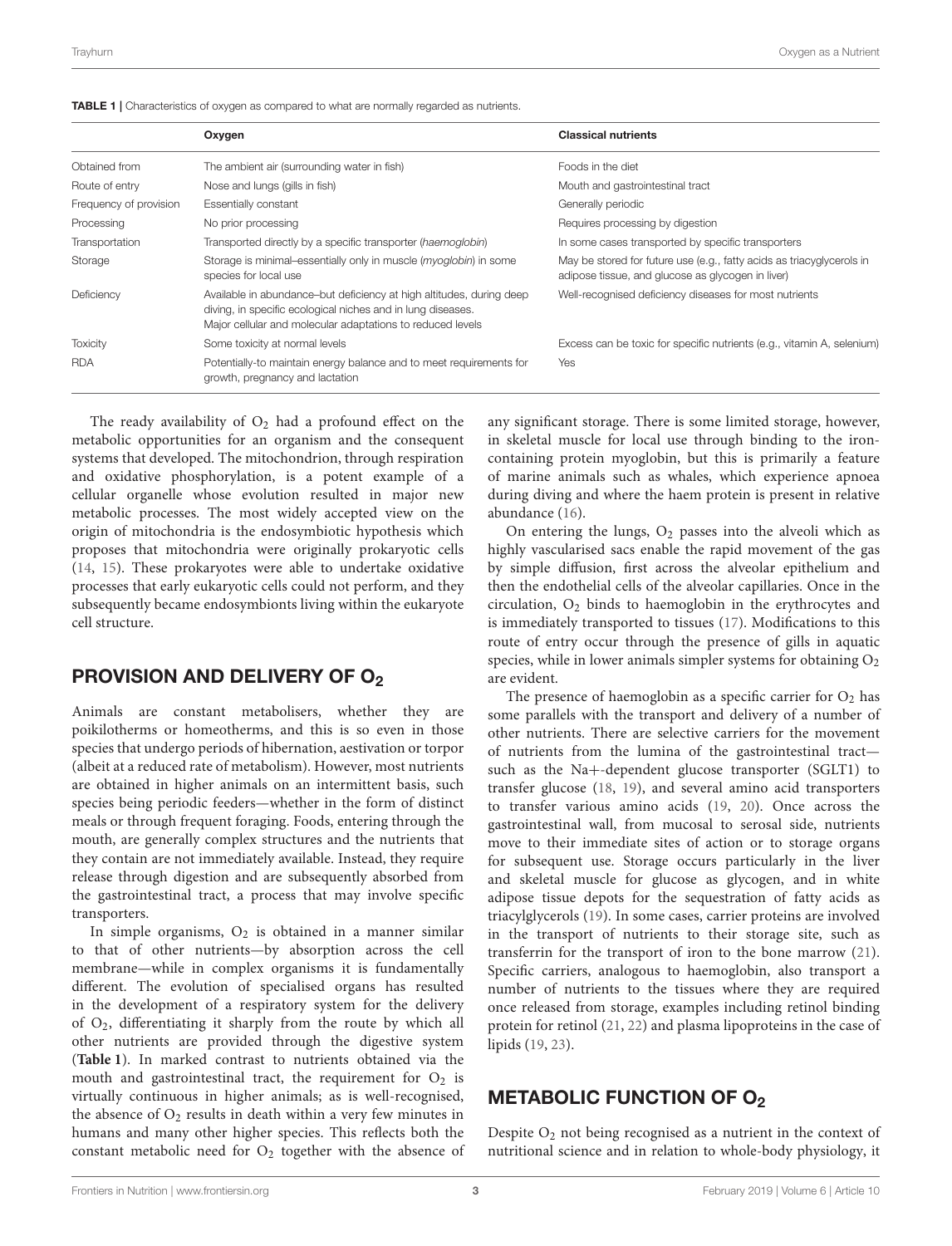is frequently described as such in studies at a cellular level [e.g.,  $(1, 24)$  $(1, 24)$  $(1, 24)$ ]. The central role of  $O<sub>2</sub>$  as a nutrient is in mitochondrial respiration, acting as an electron acceptor thereby enabling ATP to be formed through oxidative phosphorylation. This process is fundamental to aerobic organisms, with the oxidation of glucose and fatty acids requiring the continuous provision of  $O_2$ . Several core metabolic pathways are central to mitochondrial oxidative phosphorylation—glycolysis, glycogenolysis, lipolysis, and the tricarboxylic acid (Krebs) cycle [\(19\)](#page-7-7).

There are differences between cell types in the number of mitochondria that are present, as well as in the relative development of their cristae structure, according to the level of respiration and oxidative phosphorylation that is functionally required. White adipocytes, for example, have moderate numbers of mitochondria which contain limited cristae, with most of the volume of these cells being due to the lipid droplet [\(25,](#page-7-13) [26\)](#page-7-14). Brown adipocytes, in marked contrast, contain large numbers of mitochondria with a highly developed and dense cristae structure, especially in rodents adapted to cold environments when maximum non-shivering thermogenesis is required [\(25,](#page-7-13) [26\)](#page-7-14). In these circumstances, brown fat mitochondria utilise substantial amounts of  $O_2$  in order to sustain the oxidation of fatty acids and other substrates at high rates, with ATP synthesis being bypassed through a proton leakage pathway regulated by UCP1 (uncoupling protein-1) [\(27\)](#page-7-15).

### DEFICIENCY OF OXYGEN

The partial pressure of  $O_2$  is highest at sea level, but falls with altitude leading to a decrease in the amount available. Altitude is one of the several environmental situations that result in a reduction in the availability of  $O_2$ . Animals, including humans, that habitually live at high elevations have evolved distinct physiological adaptations which allow them to adapt to the relatively hypoxic conditions. Another environmental circumstance in which  $O_2$  deprivation occurs, albeit on a short-term basis, is that experienced by aquatic mammals such as whales during deep sea dives.

Even at sea level, a marked periodic lack of  $O_2$  is also evident in certain terrestrial species according to their precise ecological niche. Naked mole-rats (Heterocephalus glaber) are a potent example, these animals experiencing near anoxic conditions during prolonged periods in their subterranean burrows [\(28\)](#page-7-16). The ability of naked mole-rats to withstand sustained anoxia is suggested as being due to the utilisation of fructose as a fuel for glycolysis, through high levels of the GLUT5 fructose transporter and of ketohexokinase, enabling the key glycolytic regulatory enzyme phosphofructokinase to be bypassed [\(28\)](#page-7-16). Some ectothermic vertebrates, such as the American freshwater turtle and crucian carps, exhibit extreme capacities to withstand a low  $O_2$  tension, being able to survive for months under what is effectively complete anoxia [\(29\)](#page-7-17).

These examples of  $O_2$  deprivation relate to specific environmental and ecological conditions to which particular species are exposed and effect provision of the macronutrient in whole-animal terms. A fall in the availability of  $O_2$  to the body <span id="page-3-0"></span>**TABLE 2** | Oxygen level ( $pO<sub>2</sub>$ ) in ambient air and in selected tissues.

| <b>Tissue</b>                       | pO <sub>2</sub> in mmHg (References) |
|-------------------------------------|--------------------------------------|
| Ambient (inspired) air at sea level | 160(7)                               |
| Alveolar blood                      | 104(7)                               |
| General tissue oxygenation          | 40-50 (7, 33)                        |
| Thymus                              | 10(34)                               |
| Spleen                              | 16 (34)                              |
| Retina                              | $2 - 25(35)$                         |
| <b>Brain</b>                        | $0.4 - 8(36)$                        |
| Tumours                             | $1 - 10(7)$                          |
| White adipose tissue-lean mice      | 47.9 (37)                            |
| White adipose tissue-obese mice     | 15.2(37)                             |

as a whole can also occur in certain disease states, primarily disorders of the lungs [\(30\)](#page-7-23). There are several major human lung diseases, some of which are often given the collective name of chronic obstructive pulmonary disease, that lead to impairments in  $O<sub>2</sub>$  delivery; these include emphysema, pulmonary fibrosis and cystic fibrosis [\(31\)](#page-7-24). Such conditions result in a chronic insufficiency of  $O_2$ , but there are also situations in which there is an acute, periodic lack as in obstructive sleep apnoea [\(32\)](#page-7-25).

The O<sub>2</sub> tension of inspired air at sea level is 160 mmHg (21.3) kPa) while in alveolar blood it is around 104 mmHg (13.9 kPa), the level at which it leaves the lungs [\(7\)](#page-6-5). The general level of tissue oxygenation is rather lower at some 40–50 mmHg (5.33– 6.67 kPa); thus, even the "normal" tissue  $pO_2$  is in effect hypoxic relative to alveolar blood and ambient air at sea level [\(7,](#page-6-5) [33\)](#page-7-18). However, a substantially lower  $O_2$  tension is evident in several tissues, including the spleen, thymus, retina and regions of the brain (which is a substantial consumer of  $O_2$ ) with a p $O_2$  of 16 (2.13 kPa), 10 (1.33 kPa), 2–25 (0.27–3.33 kPa) and 0.4–8 mmHg (0.05–1.07 kPa), respectively (see **[Table 2](#page-3-0)**) [\(34](#page-7-19)[–36\)](#page-7-21). Tumours are also markedly hypoxic, with  $pO<sub>2</sub>$  values ranging from 1 to 10 mmHg (0.13–1.13 kPa) - and the centre of solid tumours may be essentially anoxic [\(7,](#page-6-5) [33,](#page-7-18) [34\)](#page-7-19). These examples of low  $pO_2$  in certain tissues generally reflect limited vascularisation, as in the retina and in tumours, and the consequent distance that  $O_2$  has to travel to the cells where it is required. The diffusion distance of O<sub>2</sub> is generally considered to be of the order of 100–200  $\upmu$  m – the size of large white adipocytes [\(38\)](#page-7-26) - but there are reports of a  $pO<sub>2</sub>$  close to zero at only 100  $\mu$ m from the capillaries [\(7,](#page-6-5) [39\)](#page-7-27).

There are other pathological conditions, in addition to tumours, in which overt tissue hypoxia is evident. These include psoriasis and ischaemic disorders, and at the site of wounds during healing [\(7,](#page-6-5) [40,](#page-7-28) [41\)](#page-7-29). A further example is with white adipose tissue depots in obesity, at least in rodents [\(41\)](#page-7-29). The pO<sup>2</sup> of white fat in lean mice is around 45–50 mmHg (6.00–6.67 kPa), similar to the general level of tissue oxygenation, but in obese mice it is between 2- and 3.5-fold lower at ∼15 mmHg (2.00 kPa), as assessed with needle-type fibre optic  $O_2$  sensors  $(37, 42-44)$  $(37, 42-44)$  $(37, 42-44)$ . This reduction is evident in genetically obese  $(ob/ob)$ mice and in mice made obese through the provision of a high fat diet [\(37,](#page-7-22) [42,](#page-7-30) [43,](#page-7-32) [45\)](#page-7-33). The functional implications of this marked reduction in  $pO<sub>2</sub>$  in white fat depots in obesity is considered in a later section.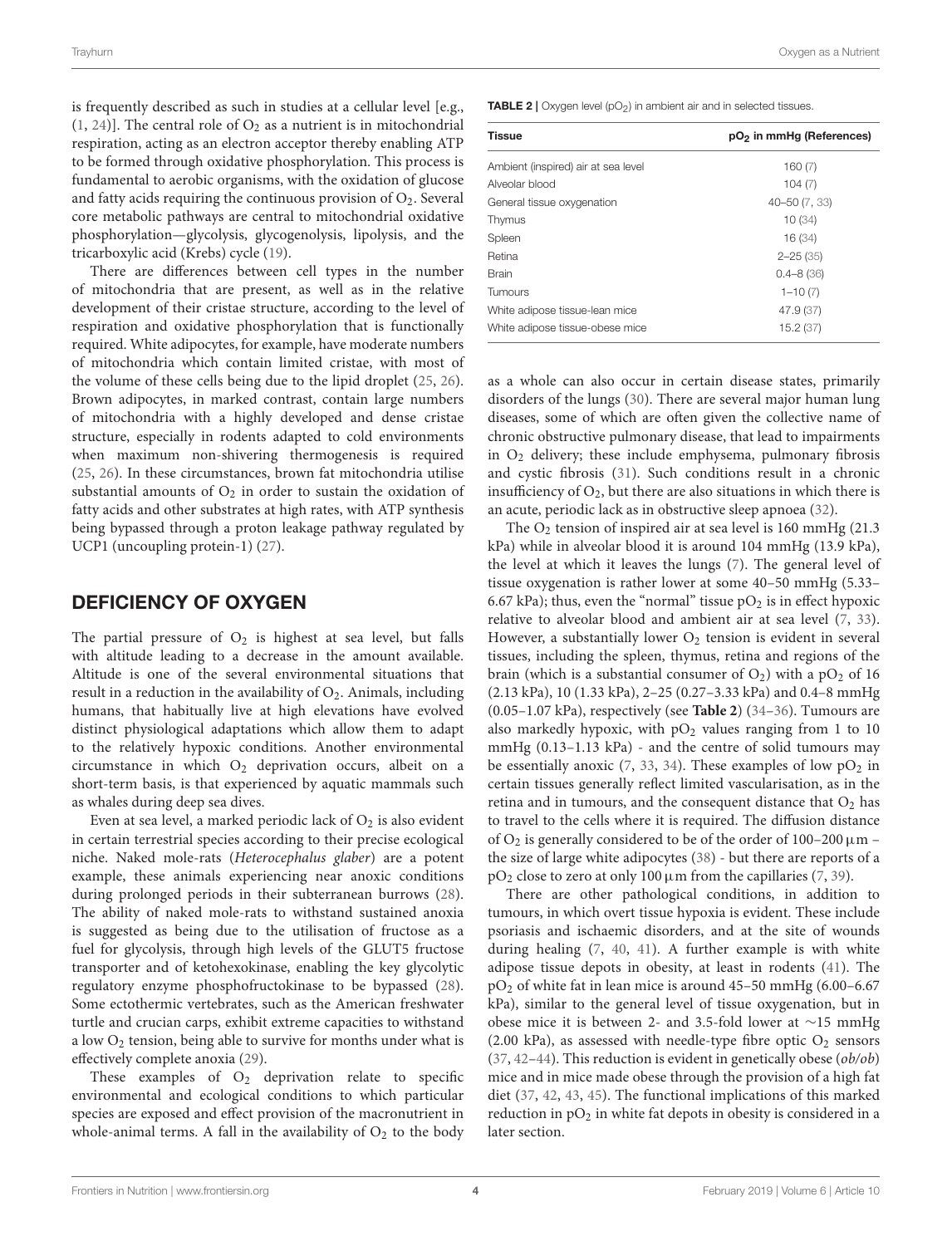## CELLULAR AND MOLECULAR ADAPTATIONS TO OXYGEN DEFICIENCY

Cells have highly developed systems for detecting  $O<sub>2</sub>$  levels and for adapting to deficiencies.  $O_2$  is sensed at the cell membrane by specific ion channels, particularly K+ channels [\(46–](#page-7-34)[48\)](#page-7-35). Within the cell, there are a series of transcription factors which are responsive to  $O_2$  and which drive the molecular adaptations to hypoxia. These include NFκB and CREB (cAMP response element-binding protein) [\(49\)](#page-7-36), but the central transcription factors sensitive to hypoxia are the HIFs (hypoxiainducible factors). There are three HIFs, of which HIF-1 is considered the most significant—and certainly the most widely studied [\(50](#page-7-37)[–52\)](#page-7-38).

HIF-1 is a heterodimer, the subunits being HIF-1α and HIF-1β. HIF-1β is constitutively expressed, and although HIF-1 $\alpha$  is constantly synthesised it is rapidly degraded under normal cellular levels of  $O_2$  [\(7,](#page-6-5) [52–](#page-7-38)[54\)](#page-7-39). The mechanism by which HIF-1α is degraded has been extensively studied; in essence, degradation is through the 26S proteosomal system and involves the hydroxylation of HIF-1α. The HIF-1 $\alpha$  subunit is stabilised when the O<sub>2</sub> level is low, enabling the functional dimeric HIF-1 transcription factor to be produced.

The other HIFs - HIF-2 and HIF-3 - are formed by the dimerisation of HIF-1β with HIF-2α and HIF-3α, respectively [\(52,](#page-7-38) [55\)](#page-7-40). These HIFs appear to be more limited in their action than HIF-1, particularly HIF-3, and are more tissue specific. HIF-1 regulates the transcription of in excess of 100 genes, these encoding proteins involved in several distinct cellular and metabolic systems [\(24,](#page-7-12) [40,](#page-7-28) [53\)](#page-7-41). Importantly, enzymes and other proteins associated with glucose utilisation and glycolysis are regulated by HIF-1. Amongst the genes related to glycolysis that are up-regulated in response to hypoxia, though not necessarily by a HIF-1 dependent mechanism, are GPI (glucose-6-phosphate isomerase), HK2 (hexokinase 2) and PFKP (phosphofructokinse platelet). There is also up-regulation by hypoxia of the expression of the gene encoding GLUT1, the facilitative glucose transporter responsible for basal glucose uptake, and this is widely used as a molecular marker of the cellular response to low  $pO<sub>2</sub>(40, 41)$  $pO<sub>2</sub>(40, 41)$  $pO<sub>2</sub>(40, 41)$  $pO<sub>2</sub>(40, 41)$ .

Increases in the expression of genes associated with glucose uptake and utilisation reflect the augmentation of anaerobic glycolysis that occurs under conditions of low  $pO<sub>2</sub>$ . One of the consequences of greater glycolysis in hypoxia is a rise in the production of lactate, associated with increased expression of lactate transporters, MCT1 in particular in the case of adipocytes for example [\(56\)](#page-7-42). There are also parallel changes in the expression of genes encoding mitochondrial enzymes and other proteins involved in respiration and oxidative phosphorylation, consequent to the reduction of these processes [\(57,](#page-7-43) [58\)](#page-7-44). Again using white adipocytes as an example, the expression of genes such as ATP5D (ATP synthase, H+ transporting, mitochondrial F1 complex, delta subunit) and COX4I1 (cytochrome c oxidase subunit 4, isoform 1) are down-regulated in hypoxia [\(41,](#page-7-29) [58\)](#page-7-44).

# OXYGEN DEFICIENCY: THE EXAMPLE OF WHITE ADIPOSE TISSUE

In addition to changes in glucose utilisation, oxidative phosphorylation, and lipid oxidation, exposure to a low  $pO<sub>2</sub>$  leads to alterations in the expression of multiple genes involved in several other pathways in white adipocytes, including cell death and cell-to-cell signalling and interaction [\(58,](#page-7-44) [59\)](#page-7-45); indeed, the expression of ∼1,300 genes is altered in adipocytes by hypoxia [\(58\)](#page-7-44). These reflect general responses to hypoxic conditions, many of which are near universal, especially those linked to anaerobic glycolysis and oxidative phosphorylation. However, some of cellular and molecular adaptations to a low pO<sup>2</sup> are specific to individual tissues, reflecting their particular physiological function.

A clear example comes from white adipose tissue (**[Figure 1](#page-5-0)**), a tissue that has been a continuing focus in nutritional science. This was originally in relation to the storage of triacylglycerols as fuel, but subsequently as a consequence of the surge in the incidence of obesity. More recently, white adipose tissue has been recognised as a major endocrine and signalling organ, being implicated in a range of physiological functions—from the regulation of appetite and blood pressure to insulin sensitivity and the inflammatory response [\(41,](#page-7-29) [60\)](#page-7-46). Much of this recent regulatory perspective on white fat centres on the multiplicity of protein factors—the adipokines—that are released by white adipocytes, and which number several hundreds [\(61\)](#page-7-47). This has followed from the discovery of the hormone leptin, adipocytes being the major site of production of this pleiotropic endocrine factor [\(62\)](#page-8-0).

Expression of the leptin (LEP) gene and secretion of the mature protein hormone are markedly stimulated by hypoxia [\(63\)](#page-8-1), and indeed a low  $O_2$  tension induces preadipocytes to produce the hormone [\(64\)](#page-8-2)—which they do not when incubated under so-called "normoxic" conditions  $(21\% O<sub>2</sub>)$ . Thus, exposure to  $O<sub>2</sub>$  deficiency leads to a substantial increase in the production of a key adipocyte hormone. Another major adipocyte hormone, adiponectin, responds to hypoxia in the opposite direction, there being a reduction in the expression of the ADIPOQ gene and in the secretion of the encoded protein [\(63\)](#page-8-1). This particular change would be expected to lead to a fall in insulin sensitivity and increased inflammation, given the insulin sensitising and anti-inflammatory actions of adiponectin [\(65](#page-8-3)[–68\)](#page-8-4).

Inflammation is one of the characteristics of adipose tissue as it enlarges in obesity, with recruitment of M1 macrophages and increased expression and release of a number of cytokines and chemokines, as well as of other inflammation-related factors [\(60,](#page-7-46) [69–](#page-8-5)[71\)](#page-8-6). Exposure of white adipocytes to hypoxic conditions, at least in cell culture, leads for example to increases in the expression of the IL6, VEGF, PAI1, MIF, MMP2, and MMP9 genes, in addition to the LEP gene, as part of the inflammatory response [\(45,](#page-7-33) [63,](#page-8-1) [72\)](#page-8-7). Inflammation in adipose tissue, driven by hypoxia [\(41,](#page-7-29) [51\)](#page-7-48), is considered to underpin the development of the major obesity-associated diseases, particularly insulin resistance, type 2 diabetes and the metabolic syndrome [\(73,](#page-8-8) [74\)](#page-8-9).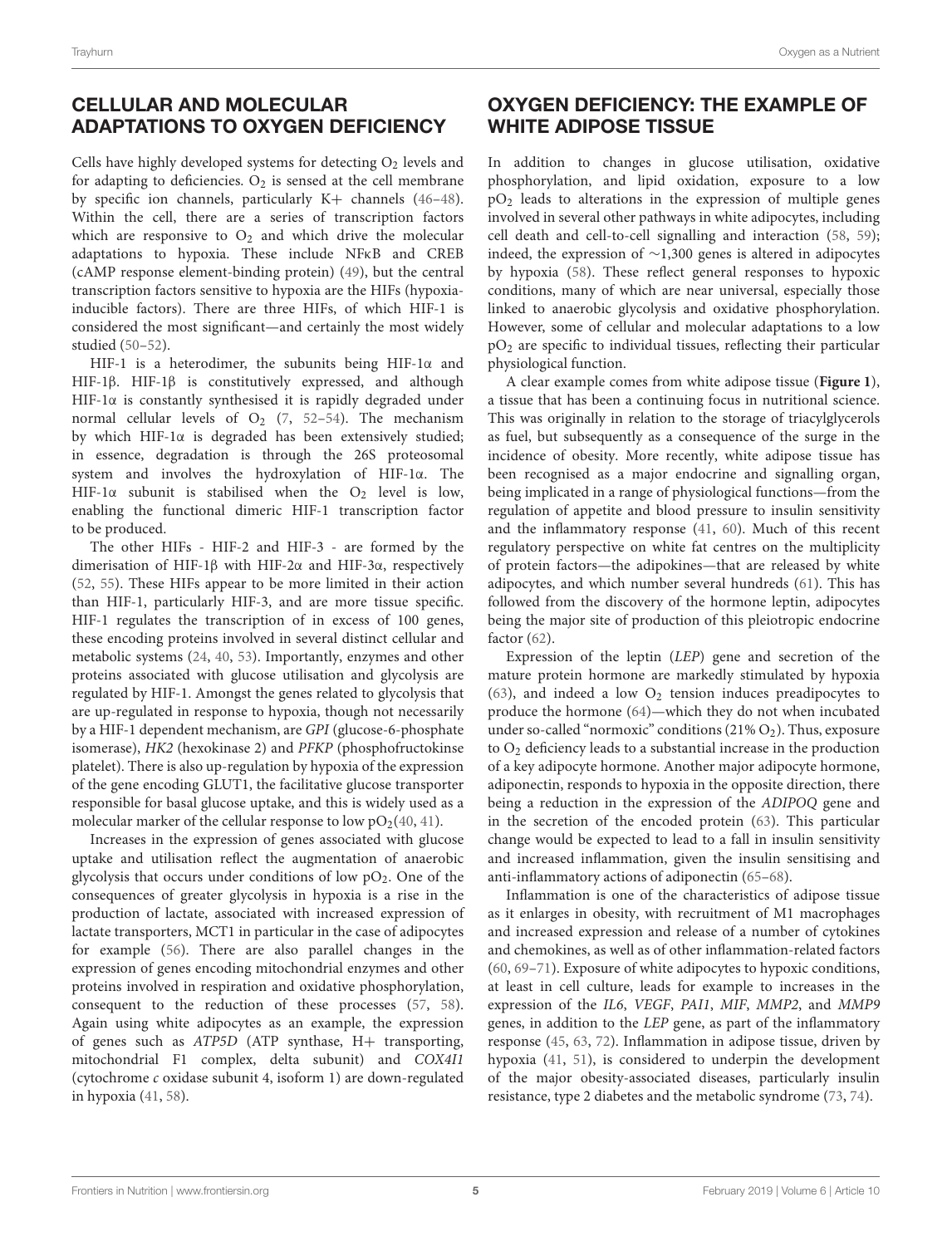

<span id="page-5-0"></span>Most in vitro and cell culture studies on adipocytes, and indeed of other types of cell, use a protocol in which the response to 1 or 2%  $O_2$  is compared to that of a reference level of 21% O2. As noted previously, this represents an extreme with 21%  $O_2$  being in effect hyperoxia while 1%  $O_2$  is at the bottom end of normal tissue oxygenation. Despite being an extreme, it can be justified by enabling "proof of principle" to be explored, even though it may exaggerate the scale of the response to  $O_2$ deprivation. Studies in which human adipocytes are incubated with graded levels of  $O_2$  between 21 and 1% indicate that indeed the response is exaggerated [\(75\)](#page-8-10). They also demonstrate that there is not a critical threshold at which adaptive changes to low  $pO<sub>2</sub>$  occur, but rather that there is a graded "dose response" [\(75\)](#page-8-10). This is true for a range of processes, including glucose uptake and lactate release, and to the expression and secretion of leptin, VEGF and other adipokines [\(75\)](#page-8-10). Thus, adipocytes titre small changes in  $O_2$  tension (provision) across a range of metabolic systems and processes, and this is also likely to occur in other cell types.

## OXYGEN THERAPY AND TOXICITY

When there is a deficiency of  $O_2$ , amelioration is possible through increasing its provision by  $O_2$  therapy, or supplementation.  $O_2$ therapy has its origins in the Pneumatic Institution founded in Bristol (UK) in 1799 by Thomas Beddoes, the aim of which was to explore the potential efficacy of the gas for the treatment of disease [\(76\)](#page-8-11). Treatment now may be acute, as in medical emergencies such as for resuscitation, trauma and anaphylaxis, or chronic as in lung diseases, including chronic obstructive pulmonary disease and emphysema [\(30\)](#page-7-23). Supplemental  $O_2$  is also utilised by mountaineers at high altitudes and in aircraft in the event of a fall in cabin pressure. These are, of course, relatively extreme conditions, and this is also the case with hyperbaric  $O<sub>2</sub>$ therapy to treat decompression sickness in deep-sea divers.

There is a Janus-faced dimension to  $O_2$  in that in addition to being essential, it is toxic under certain conditions. For example, giving  $O_2$  to newborn premature babies can lead to blindness  $(77, 78)$  $(77, 78)$  $(77, 78)$ , and  $O<sub>2</sub>$  toxicity is a well-recognised risk of deep diving. At a molecular level,  $O_2$  is toxic through the formation of reactive oxygen species (ROS), these including peroxides, singlet oxygen, hydroxy radical and superoxide [\(79,](#page-8-14) [80\)](#page-8-15). Although ROS are produced during normal metabolic functions involving O<sub>2</sub>, and have important signalling roles, their accumulation leads to cell damage and oxidative stress [\(79\)](#page-8-14). Antioxidant defence mechanisms detoxify ROS, and these encompass enzymatic systems, in particular the superoxide dismutases, catalase and glutathione peroxidases[\(79,](#page-8-14) [80\)](#page-8-15).

### RECOMMENDED 'DIETARY' ALLOWANCE

The concept of the recommended dietary allowance (RDA) is based on the need to set standards for the intake of nutrients, and this has been a continuing concern for national agencies and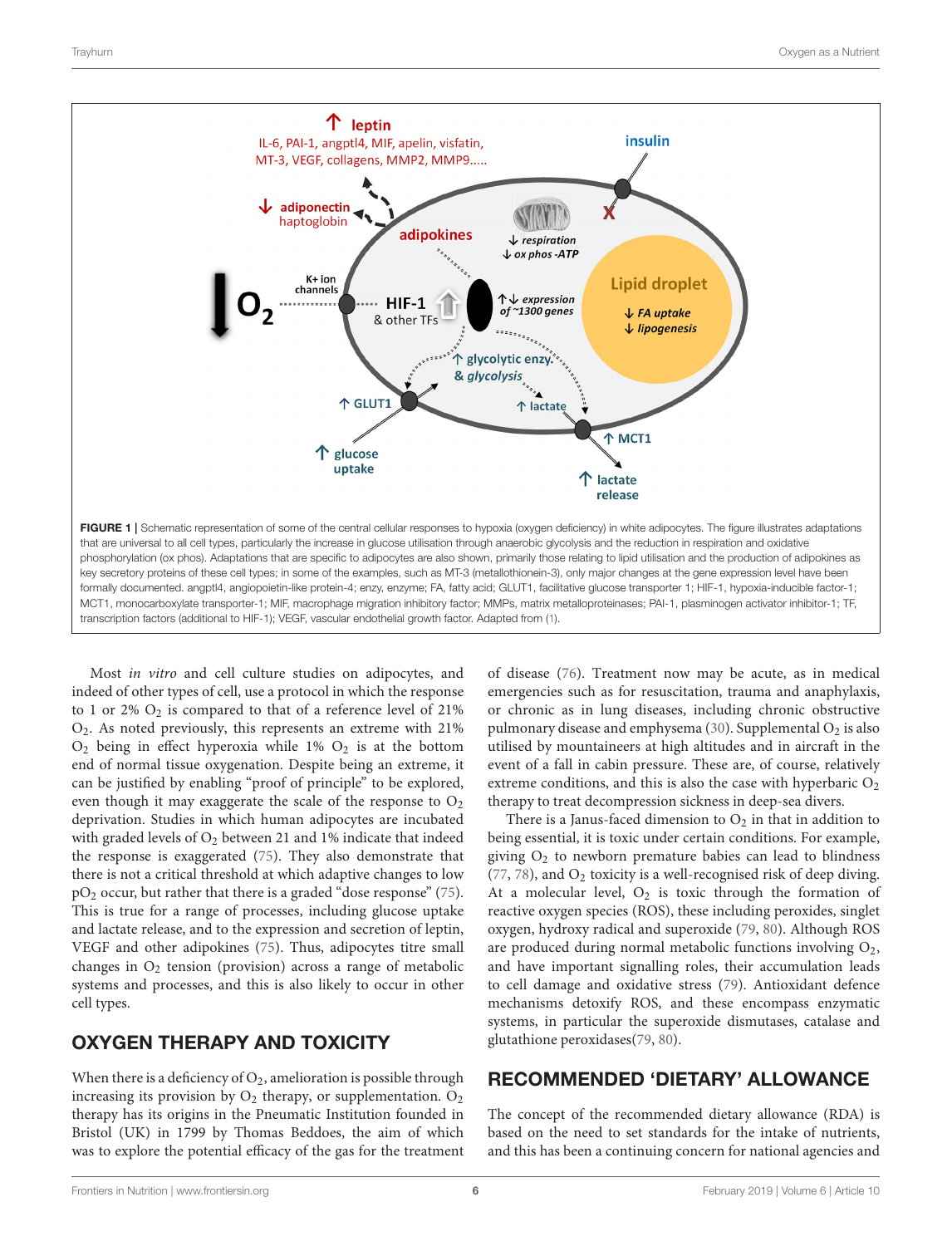for Governments. The terminology associated with the general concept has, however, become somewhat complex with different countries adopting differing terms—"dietary reference value" in the UK, "population reference intake" elsewhere in the European Union, and "dietary reference intake" in the USA and Canada, with many other countries still using RDA [\(81\)](#page-8-16). Whichever term is employed, standards are available for almost all nutrients, including water.

The concept of a RDA (or equivalent) would appear problematic for  $O_2$  – not least because of the word "diet" in the term—and it is appropriate to ask whether in this case it is relevant. Under most circumstances  $O_2$  is freely available and essentially unlimited (with the exceptions described above), and is obtained without financial cost. Intake is tightly controlled by the respiratory system and is closely calibrated to requirements. It can be argued that in adults the "RDA" for  $O_2$  is determined essentially by the need to maintain energy balance so that intake and expenditure are equal, especially in those of normal body weight. This will depend, of course, on the overall dietary composition in terms of other macronutrients and whether lipids, proteins, or carbohydrates are being oxidised. It will also depend on the level of physical activity as well as the stage in the life cycle, the requirement being higher as with other nutrients during growth, pregnancy and lactation.

#### **CONCLUSIONS**

Gaseous oxygen is not framed as a nutrient in nutritional science [\(1\)](#page-6-0), despite being essential for all aerobic organisms. This primarily reflects the route of entry—the nose and lungs (or gills), rather than the mouth and gastrointestinal tract which is the path by which all other nutrients enter the body in higher animals. In very simple organisms, there is no fundamental difference in the mechanism by which  $O_2$  and other nutrients are taken up, differentiation occurring only following the evolution of specialised systems for digestion and respiration. At the cellular level in higher animals, there is also no essential distinction between  $O_2$  and what are conventionally considered as nutrients.

Deficiency of  $O_2$  on a whole-body basis is apparent in a number of situations, relating either to the specific

#### **REFERENCES**

- <span id="page-6-0"></span>1. Forster RE, Estabrook RW. Is oxygen an essential nutrient? Annu Rev Nutr[. \(1993\) 13:383–403. doi: 10.1146/annurev.nu.13.070193.](https://doi.org/10.1146/annurev.nu.13.070193.002123) 002123
- <span id="page-6-1"></span>2. Trayhurn P. Oxygen – the forgotten nutrient. J Nutr Sci. (2017) 6:e47 1–4. doi: [10.1017/jns.2017.53](https://doi.org/10.1017/jns.2017.53)
- <span id="page-6-2"></span>3. Lane N. Oxygen - The Molecule That Made The World. Oxford: Oxford University Press (2002).
- <span id="page-6-3"></span>4. Tian F, France K, Linsky JL, Mauas PJD, Vieytes MC. High stellar FUV/NUV ratio and oxygen contents in the atmospheres of potentially habitable planets. Earth Planet Sci Lett. [\(2014\) 385:22–7. doi: 10.1016/j.epsl.2013.](https://doi.org/10.1016/j.epsl.2013.10.024) 10.024
- 5. Luger R, Barnes R. Extreme water loss and abiotic  $O_2$  buildup on planets throughout the habitable zones of M Dwarfs. Astrobiol (2015) 15:119–43. doi: [10.1089/ast.2014.1231](https://doi.org/10.1089/ast.2014.1231)

environmental niche or to particular disease states. Individual tissues may experience a reduced  $pO<sub>2</sub>$ -relative hypoxia either as part of the physiological milieu to which they are customarily exposed, or as a response to specific diseases. In practise, most tissues are relatively hypoxic, and certainly in relation to the  $O_2$  tension in alveolar blood. There are pervasive adaptations at a cellular level to reduced  $pO_2$ , with a major switch in energy metabolism from mitochondrial respiration and oxidative phosphorylation to anaerobic glycolysis. This involves substantial shifts in the pattern of gene expression, much of which is driven by specific transcription factors, particularly HIF-1.

The concept of the RDA can be applied to  $O_2$ , as with other nutrients, and toxicity is evident in certain circumstances. It is concluded that  $O_2$  is an important nutrient, and indeed an essential one, that is required in large quantities and which should be considered in conjunction with what are conventionally regarded as nutrients. As such,  $O_2$  should be firmly viewed as being part of the landscape of nutritional science.

#### **CODA**

In the 4 August 2017 issue of Science, a series of Japanese haikus on each element ("Elemental Haiku") was presented by Mary Soon Lee [\(82\)](#page-8-17). The haiku for oxygen encapsulates the critical biological importance of this element:

"Most of me is you. I strive for independence, Fail with every breath."

### AUTHOR CONTRIBUTIONS

The author confirms being the sole contributor of this work and has approved it for publication.

#### ACKNOWLEDGMENTS

I am grateful to Professor Mark Gardner for directing me to some key references on oxygen.

- <span id="page-6-4"></span>6. Narita N, Enomoto T, Masaoka S, Kusakabe N. Titania may produce abiotic oxygen atmospheres on habitable exoplanets. Sci Rep. (2015) 5:13977. doi: [10.1038/srep13977](https://doi.org/10.1038/srep13977)
- <span id="page-6-5"></span>7. Brahimi-Horn MC, Pouysségur J. Oxygen, a source of life and stress. Febs Lett. (2007) 581:3582-91. doi: [10.1016/j.febslet.2007.06.018](https://doi.org/10.1016/j.febslet.2007.06.018)
- <span id="page-6-6"></span>8. Kerr RA. The story of O<sub>2</sub>. Science (2005) 308:1730-2. doi: [10.1126/science.308.5729.1730](https://doi.org/10.1126/science.308.5729.1730)
- <span id="page-6-7"></span>9. Lyons TW, Reinhard CT, Planavsky NJ. The rise of oxygen in Earth's early ocean and atmosphere. Nature (2014) 506:307–15. doi: [10.1038/nature13068](https://doi.org/10.1038/nature13068)
- <span id="page-6-8"></span>10. Yamamoto M, Takai K. Sulfur metabolisms in epsilon- and gammaproteobacteria in deep-sea hydrothermal fields. Front Microbiol. (2011) 2:192. doi: [10.3389/fmicb.2011.00192](https://doi.org/10.3389/fmicb.2011.00192)
- <span id="page-6-9"></span>11. Dick G, Anantharaman K, Baker B, Li M, Reed D, Sheik C. The microbiology of deep-sea hydrothermal vent plumes: ecological and biogeographic linkages to seafloor and water column habitats. Front Microbiol. (2013) 4:124. doi: [10.3389/fmicb.2013.00124](https://doi.org/10.3389/fmicb.2013.00124)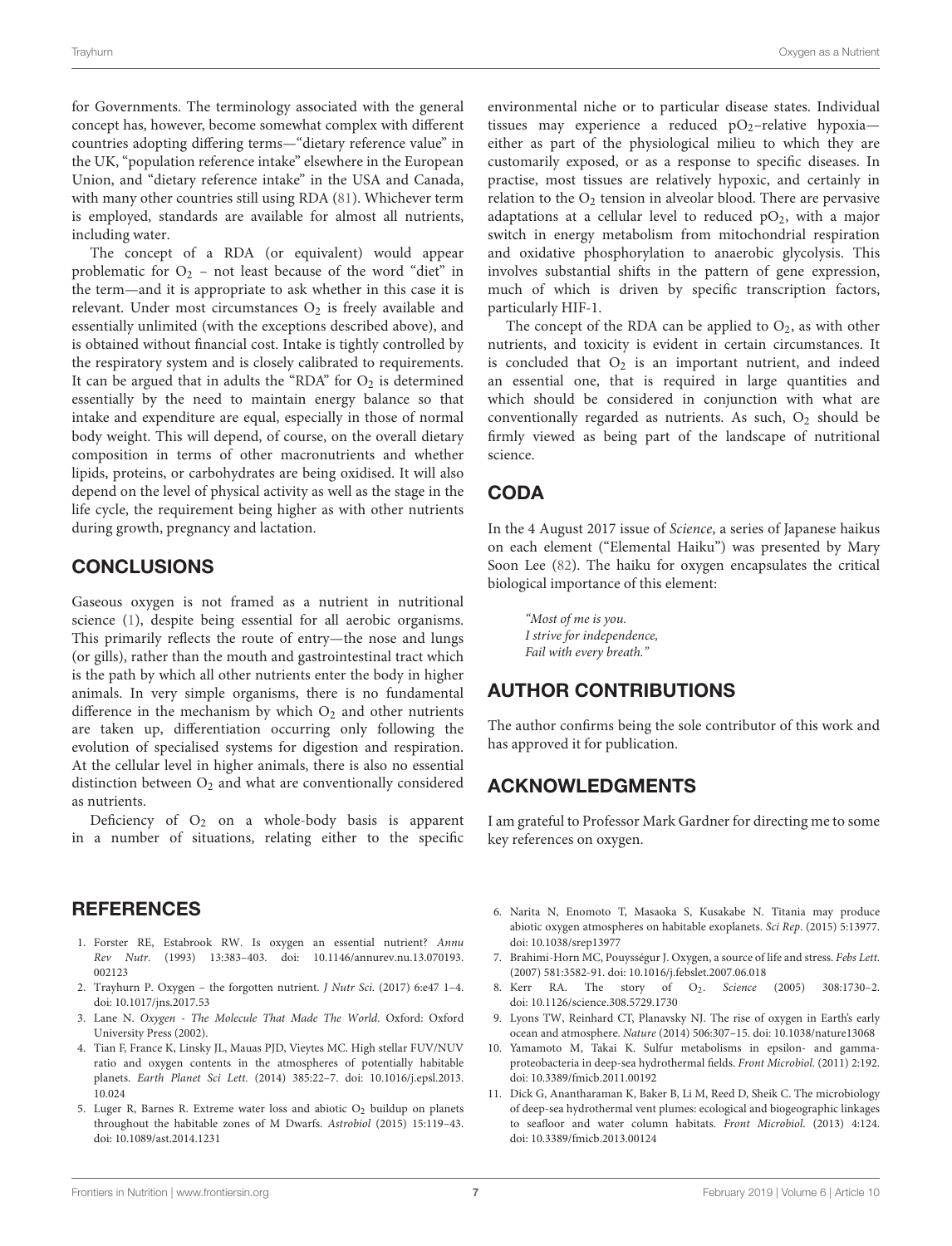- <span id="page-7-0"></span>12. Blaustein R. The great oxidation event. evolving understandings of how oxygenic life on earth began. Bioscience (2016) 66:189–95. doi: [10.1093/biosci/biv193](https://doi.org/10.1093/biosci/biv193)
- <span id="page-7-1"></span>13. Gumsley AP, Chamberlain KR, Bleeker W, Söderlund U, de Kock MO, Larsson ER, et al. Timing and tempo of the great oxidation event. Proc Natl Acad Sci USA. (2017) 114:1811–6. doi: [10.1073/pnas.1608824114](https://doi.org/10.1073/pnas.1608824114)
- <span id="page-7-2"></span>14. Zimmer C. On the origin of eukaryotes. Science (2009) 325:666–8. doi: [10.1126/science.325\\_666](https://doi.org/10.1126/science.325_666)
- <span id="page-7-3"></span>15. Martin WF, Garg S, Zimorski V. Endosymbiotic theories for eukaryote origin. Phil Trans Roy Soc B Biol Sci. (2015) 370:20140330. doi: [10.1098/rstb.2014.0330](https://doi.org/10.1098/rstb.2014.0330)
- <span id="page-7-4"></span>16. Ordway GA, Garry DJ. Myoglobin: an essential hemoprotein in striated muscle. J Exp Biol. (2004) 207:3441–6. doi: [10.1242/jeb.01172](https://doi.org/10.1242/jeb.01172)
- <span id="page-7-5"></span>17. Quaye IK. Extracellular hemoglobin: the case of a friend turned foe. Front Physiol. (2015) 6:96. doi: [10.3389/fphys.2015.00096](https://doi.org/10.3389/fphys.2015.00096)
- <span id="page-7-6"></span>18. Lehmann A, Hornby PJ. Intestinal SGLT1 in metabolic health and disease. Am J Physiol Gastrointest Liver Physiol. (2016) 310:G887–98. doi: [10.1152/ajpgi.00068.2016](https://doi.org/10.1152/ajpgi.00068.2016)
- <span id="page-7-7"></span>19. Frayn KN. Metabolic Regulation. A human Perspective. 3rd Edn. Chichester: Wiley-Blackwell (2010).
- <span id="page-7-8"></span>20. Bröer S. Amino acid transport across mammalian intestinal and renal epithelia. Physiol Rev. (2008) 88:249–86. doi: [10.1152/physrev.00018.2006](https://doi.org/10.1152/physrev.00018.2006)
- <span id="page-7-9"></span>21. Gkouvatsos K, Papanikolaou G, Pantopoulos K. Regulation of iron transport and the role of transferrin. Biochim Biophys Acta (2012) 1820:188–202. doi: [10.1016/j.bbagen.2011.10.013](https://doi.org/10.1016/j.bbagen.2011.10.013)
- <span id="page-7-10"></span>22. Blaner WS. Retinol-binding protein: the serum transport protein for vitamin A. Endocrine Rev. (1989) 10:308–16. doi: [10.1210/edrv-10-3-308](https://doi.org/10.1210/edrv-10-3-308)
- <span id="page-7-11"></span>23. Olson RE. Discovery of the lipoproteins, their role in fat transport and their significance as risk factors. J Nutr. (1998) 128:439S−43S. doi: [10.1093/jn/128.2.439S](https://doi.org/10.1093/jn/128.2.439S)
- <span id="page-7-12"></span>24. Nakazawa MS, Keith B, Simon MC. Oxygen availability and metabolic adaptations. Nat Rev Cancer (2016) 16:663–73. doi: [10.1038/nrc.2016.84](https://doi.org/10.1038/nrc.2016.84)
- <span id="page-7-13"></span>25. Cinti S. The Adipose Organ. Milano: Editrice Kurtis (1999).
- <span id="page-7-14"></span>26. Cinti S. The adipose organ: morphological perspectives of adipose tissues. Proc Nutr Soc. (2001) 60:319–28. doi: [10.1079/PNS200192](https://doi.org/10.1079/PNS200192)
- <span id="page-7-15"></span>27. Cannon B, Nedergaard J. Brown adipose tissue: function and physiological significance. Physiol Rev. (2004) 84:277–359. doi: [10.1152/physrev.00015.2003](https://doi.org/10.1152/physrev.00015.2003)
- <span id="page-7-16"></span>28. Park TJ, Reznick J, Peterson BL, Blass G, Omerbasic D, Bennett NC, et al. Fructose-driven glycolysis supports anoxia resistance in the naked mole-rat. Science (2017) 356:307–11. doi: [10.1126/science.aab3896.](https://doi.org/10.1126/science.aab3896.)
- <span id="page-7-17"></span>29. Storz JF, McClelland GB. Rewiring metabolism under oxygen deprivation. Science (2017) 356:248–9. doi: [10.1126/science.aan1505.](https://doi.org/10.1126/science.aan1505.)
- <span id="page-7-23"></span>30. Qaseem A, Wilt TJ, Weinberger SE, Hanania NA, Criner G, van der Molen T, et al. Diagnosis and management of stable chronic obstructive pulmonary disease: a clinical practice guideline update from the American College of Physicians, American College of Chest Physicians, American Thoracic Society, and European Respiratory Society. Ann Intern Med[. \(2011\) 155:179–91. doi: 10.7326/0003-4819-155-3-201108020-](https://doi.org/10.7326/0003-4819-155-3-201108020-00008) 00008
- <span id="page-7-24"></span>31. Kulkarni T, O'Reilly P, Antony VB, Gaggar A, Thannickal VJ. Matrix remodeling in pulmonary fibrosis and emphysema. Am J Resp Cell Mol Biol. (2016) 54:751–60. doi: [10.1165/rcmb.2015-0166PS](https://doi.org/10.1165/rcmb.2015-0166PS)
- <span id="page-7-25"></span>32. Levy P, Bonsignore MR, Eckel J. Sleep, sleep-disordered breathing and metabolic consequences. Eur Respir J. (2009) 34:243–60. doi: [10.1183/09031936.00166808](https://doi.org/10.1183/09031936.00166808)
- <span id="page-7-18"></span>33. Höpfl G, Ogunshola O, Gassmann M. HIFs and tumors–causes and consequences. Am J Physiol Reg Integr Comp Physiol. (2004) 286:R608–23. doi: [10.1152/ajpregu.00538.2003](https://doi.org/10.1152/ajpregu.00538.2003)
- <span id="page-7-19"></span>34. Braun RD, Lanzen JL, Snyder SA, Dewhirst MW. Comparison of tumor and normal tissue oxygen tension measurements using oxylite or microelectrodes in rodents. Am J Physiol Heart Circ Physiol. (2001) 280:H2533–44. doi: [10.1152/ajpheart.2001.280.6.H2533](https://doi.org/10.1152/ajpheart.2001.280.6.H2533)
- <span id="page-7-20"></span>35. Yu DY, Cringle SJ. Retinal degeneration and local oxygen metabolism. Exp Eye Res. (2005) 80:745–51. doi: [10.1016/j.exer.2005.01.018](https://doi.org/10.1016/j.exer.2005.01.018)
- <span id="page-7-21"></span>36. Erecinska M, Silver IA. Tissue oxygen tension and brain sensitivity to hypoxia. Respir Physiol (2001) 128:263–76. doi: [10.1016/S0034-5687\(01\)00306-1](https://doi.org/10.1016/S0034-5687(01)00306-1)
- <span id="page-7-22"></span>37. Ye J, Gao Z, Yin J, He Q. Hypoxia is a potential risk factor for chronic inflammation and adiponectin reduction in adipose tissue of ob/ob and

dietary obese mice. Am J Physiol Endocrinol Metab. (2007) 293:E1118–28. doi: [10.1152/ajpendo.00435.2007](https://doi.org/10.1152/ajpendo.00435.2007)

- <span id="page-7-26"></span>38. Skurk T, Alberti-Huber C, Herder C, Hauner H. Relationship between adipocyte size and adipokine expression and secretion. J Clin Endocrinol Metab. (2007) 92:1023–33. doi: [10.1210/jc.2006-1055.](https://doi.org/10.1210/jc.2006-1055.)
- <span id="page-7-27"></span>39. Folkman J, Hahnfeldt P, Hlatky L. Cancer: looking outside the genome. Nat Rev Mol Cell Biol. (2000) 1:76–9. doi: [10.1038/35036100](https://doi.org/10.1038/35036100)
- <span id="page-7-28"></span>40. Semenza GL. Targeting HIF-1 for cancer therapy. Nat Rev Cancer (2003) 3:721–32. doi: [10.1038/nrc1187](https://doi.org/10.1038/nrc1187)
- <span id="page-7-29"></span>41. Trayhurn P. Hypoxia and adipose tissue function and dysfunction in obesity. Physiol Rev. (2013) 93:1–21. doi: [10.1152/physrev.00017.2012](https://doi.org/10.1152/physrev.00017.2012)
- <span id="page-7-30"></span>42. Rausch ME, Weisberg SP, Vardhana P, Tortorielllo DV. Obesity in C57BL/6J mice is characterised by adipose tissue hypoxia and cytotoxic T-cell infiltration. Int J Obesity (2008) 32:451–63. doi: [10.1038/sj.ijo.0803744](https://doi.org/10.1038/sj.ijo.0803744)
- <span id="page-7-32"></span>43. Yin J, Gao Z, He Q, Zhou D, Guo Z, Ye J. Role of hypoxia in obesity-induced disorders of glucose and lipid metabolism in adipose tissue. Am J Physiol Endocrinol Metab. (2009) 296:E333–42. doi: [10.1152/ajpendo.90760.2008](https://doi.org/10.1152/ajpendo.90760.2008)
- <span id="page-7-31"></span>44. Trayhurn P, Alomar SY. Oxygen deprivation and the cellular response to hypoxia in adipocytes - perspectives on white and brown adipose tissues in obesity. Front Endocrinol. (2015) 6:19. doi: [10.3389/fendo.2015.00019](https://doi.org/10.3389/fendo.2015.00019)
- <span id="page-7-33"></span>45. Hosogai N, Fukuhara A, Oshima K, Miyata Y, Tanaka S, Segawa K, et al. Adipose tissue hypoxia in obesity and its impact on adipocytokine dysregulation. Diabetes (2007) 56:901–11. doi: [10.2337/db06-0911.](https://doi.org/10.2337/db06-0911.)
- <span id="page-7-34"></span>46. López-Barneo J, Pardal R, Ortega-Saenz P. Cellular mechanism of oxygen sensing. Annu Rev Physiol. (2001) 63:259–87. doi: [10.1146/annurev.physiol.63.1.259](https://doi.org/10.1146/annurev.physiol.63.1.259)
- 47. López-Barneo J, del Toro R, Levitsky KL, Chiara MD, Ortega-Saenz P. Regulation of oxygen sensing by ion channels. J Appl Physiol. (2004) 96:1187– 95. doi: [10.1152/japplphysiol.00929.2003](https://doi.org/10.1152/japplphysiol.00929.2003)
- <span id="page-7-35"></span>48. Kemp PJ, Peers C. Oxygen sensing by ion channels. Essays Biochem. (2007) 43:77–90. doi: [10.1042/BSE0430077](https://doi.org/10.1042/BSE0430077)
- <span id="page-7-36"></span>49. Cummins EP, Taylor CT. Hypoxia-responsive transcription factors. Pflügers Arch Eur J Physiol. (2005) 450:363–71. doi: [10.1007/s00424-005-1413-7](https://doi.org/10.1007/s00424-005-1413-7)
- <span id="page-7-37"></span>50. Rocha S. Gene regulation under low oxygen: holding your breath for transcription. Trends Biochem Sci. (2007) 32:389–97. doi: [10.1016/j.tibs.2007.06.005](https://doi.org/10.1016/j.tibs.2007.06.005)
- <span id="page-7-48"></span>51. Trayhurn P, Wang B, Wood IS. Hypoxia in adipose tissue: a basis for the dysregulation of tissue function in obesity? Br J Nutr. (2008) 100:227–35. doi: [10.1017/S0007114508971282](https://doi.org/10.1017/S0007114508971282)
- <span id="page-7-38"></span>52. Pugh CW. Modulation of the hypoxic response. Adv Exp Med Biol. (2016) 903:259–71. doi: [10.1007/978-1-4899-7678-9\\_18](https://doi.org/10.1007/978-1-4899-7678-9_18)
- <span id="page-7-41"></span>53. Semenza GL. HIF-1 and mechanisms of hypoxia sensing. Curr Opin Cell Biol. (2001) 13:167–71.
- <span id="page-7-39"></span>54. Coleman ML, Ratcliffe PJ. Oxygen sensing and hypoxia-induced responses. Essays Biochem. (2007) 43:1–15. doi: [10.1042/BSE0430001](https://doi.org/10.1042/BSE0430001)
- <span id="page-7-40"></span>55. Duan C. Hypoxia-inducible factor 3 biology: complexities and emerging themes. Am J Physiol Cell Physiol. (2016) 310:C260-9. doi: [10.1152/ajpcell.00315.2015](https://doi.org/10.1152/ajpcell.00315.2015)
- <span id="page-7-42"></span>56. Pérez de Heredia F, Wood IS, Trayhurn P. Hypoxia stimulates lactate release and modulates monocarboxylate transporter (MCT1, MCT2, and MCT4) expression in human adipocytes. Pflügers Arch Eur J Physiol. (2010) 459:509– 18. doi: [10.1007/s00424-009-0750-3](https://doi.org/10.1007/s00424-009-0750-3)
- <span id="page-7-43"></span>57. Semenza GL. Oxygen-dependent regulation of mitochondrial respiration by hypoxia-inducible factor 1. Biochem J. (2007) 405:1–9. doi: [10.1042/BJ20070389](https://doi.org/10.1042/BJ20070389)
- <span id="page-7-44"></span>58. Mazzatti D, Lim F-L, O'Hara A, Wood IS, Trayhurn P. A microarray analysis of the hypoxia-induced modulation of gene expression in human adipocytes. Arch Physiol Biochem[. \(2012\) 118:112–20. doi: 10.3109/13813455.2012.](https://doi.org/10.3109/13813455.2012.654611) 654611
- <span id="page-7-45"></span>59. Geiger G, Leiherer A, Muendlein A, Stark N, Geller-Rhomberg S, Saely CH, et al. Identification of hypoxia-induced genes in human SGBS adipocytes by microarray analysis. PLoS ONE (2011) 6:e26465. doi: [10.1371/journal.pone.0026465](https://doi.org/10.1371/journal.pone.0026465)
- <span id="page-7-46"></span>60. Trayhurn P, Wood IS. Adipokines: inflammation and the pleiotropic role of white adipose tissue. Br J Nutr. (2004) 92:347–55. doi: [10.1079/BJN20041213](https://doi.org/10.1079/BJN20041213)
- <span id="page-7-47"></span>61. Dahlman I, Elsen M, Tennagels N, Korn M, Brockmann B, Sell H, et al. Functional annotation of the human fat cell secretome. Arch Physiol Biochem. (2012) 118:84–91. doi: [10.3109/13813455.2012.685745](https://doi.org/10.3109/13813455.2012.685745)